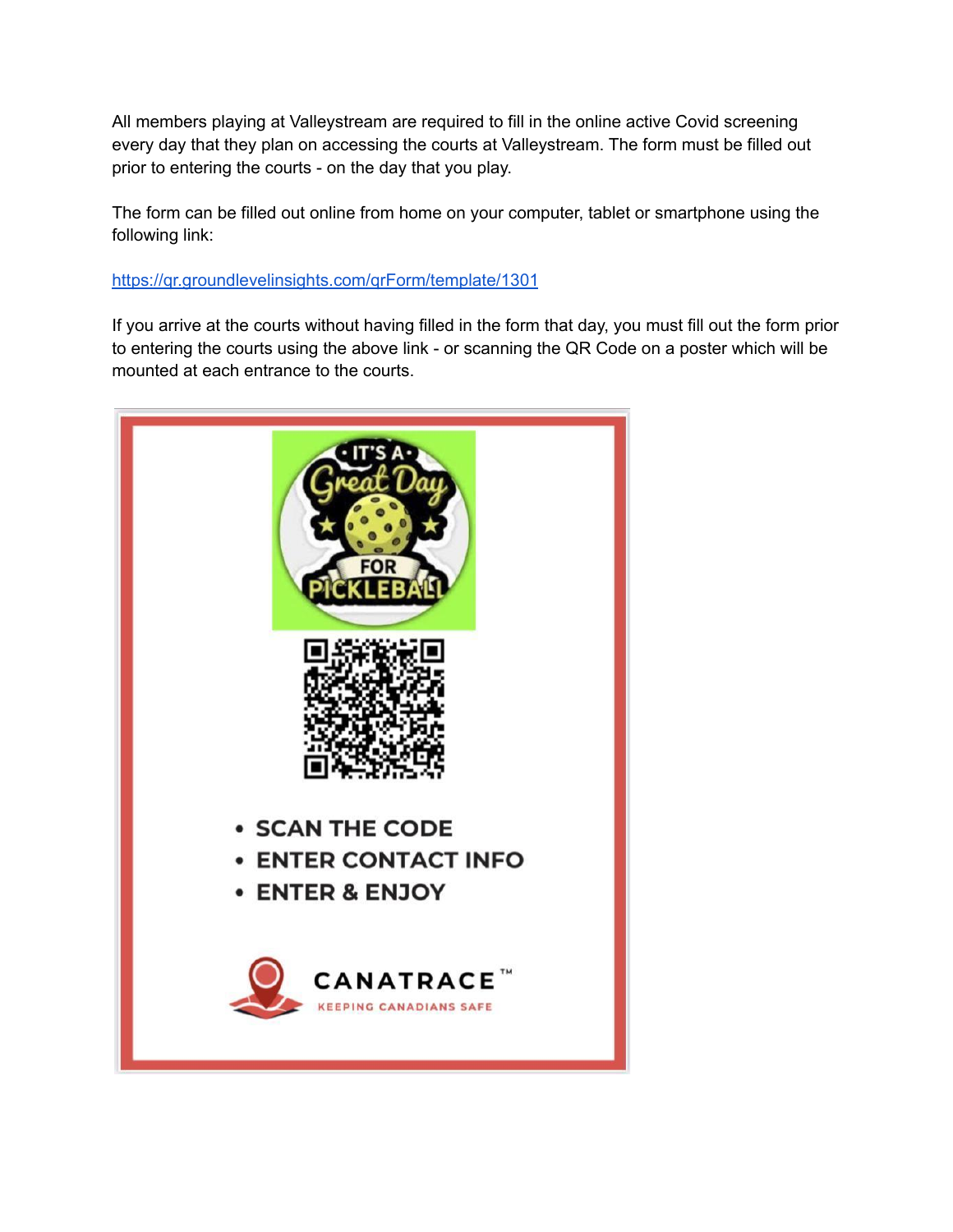You can scan the QR Code using the Photo app on your iPhone or Android phone. If you have an older model Android phone you may need to download a QR Code scanning app on your phone to use the QR Code.

When you successfully scan the QR Code, your app will prompt you with a message, which you must click on to open up the form.

If you are unable to access the form via the QR Code then you will need to access it via its URL:

<https://qr.groundlevelinsights.com/qrForm/template/1301>

After completely filling out the form you will be presented with either a Green or Red indicator, identifying whether it is safe for you to enter.

The form will start by asking you to identify yourself, with name, email address and phone number, after the introductory screen:

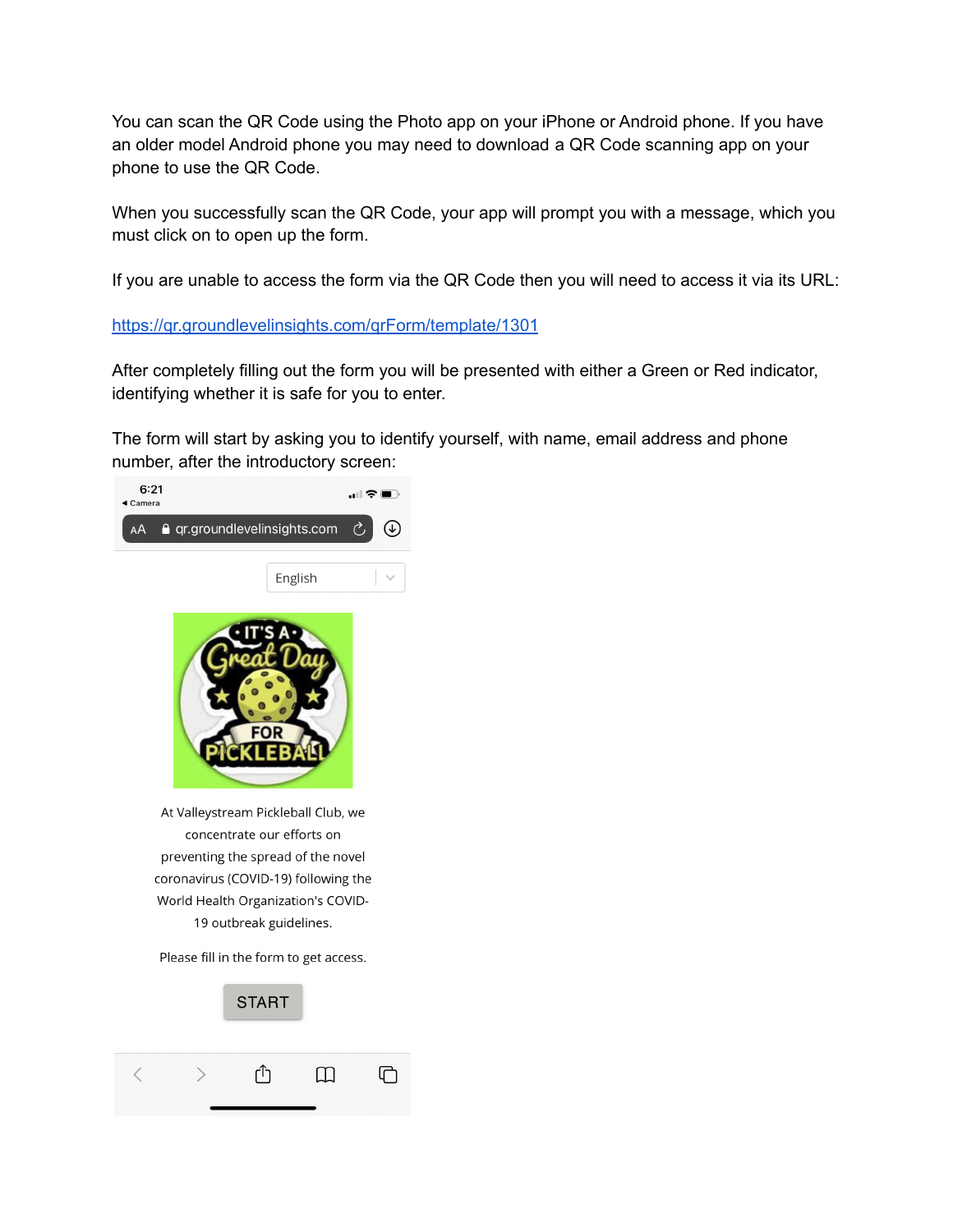After that it will ask you questions about your activities & health status.



 $7 \rightarrow$  In the last 14 days, have you or anyone you live with travelled outside of Canada?



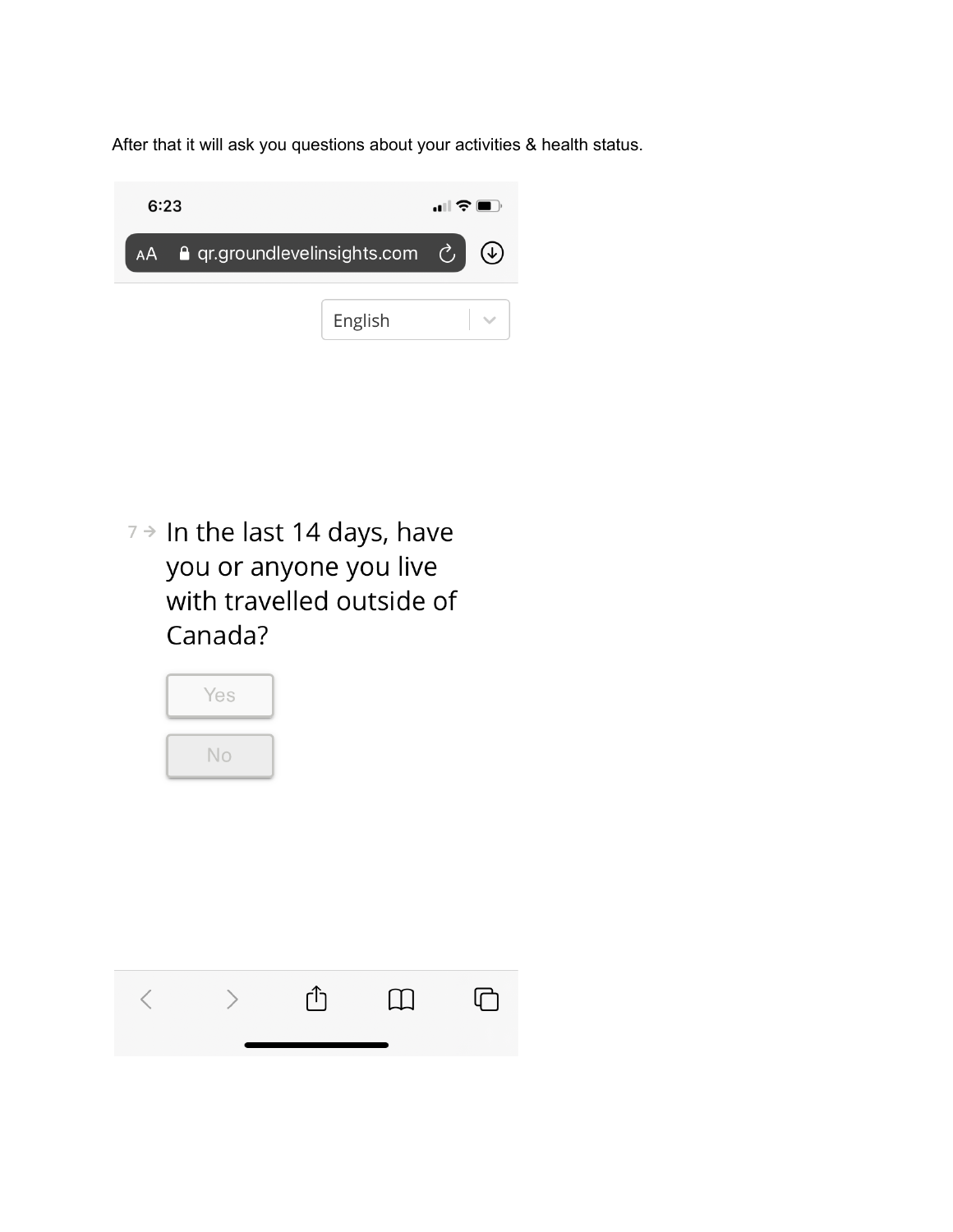After completing the form you will receive a response screen in either green or red identifying the results of your screening.

If you receive this response - it is okay for you to enter.



If you receive this response - you can NOT enter and must either find another partner who can pass the screening test to replace you on the court or cancel your court booking. There is no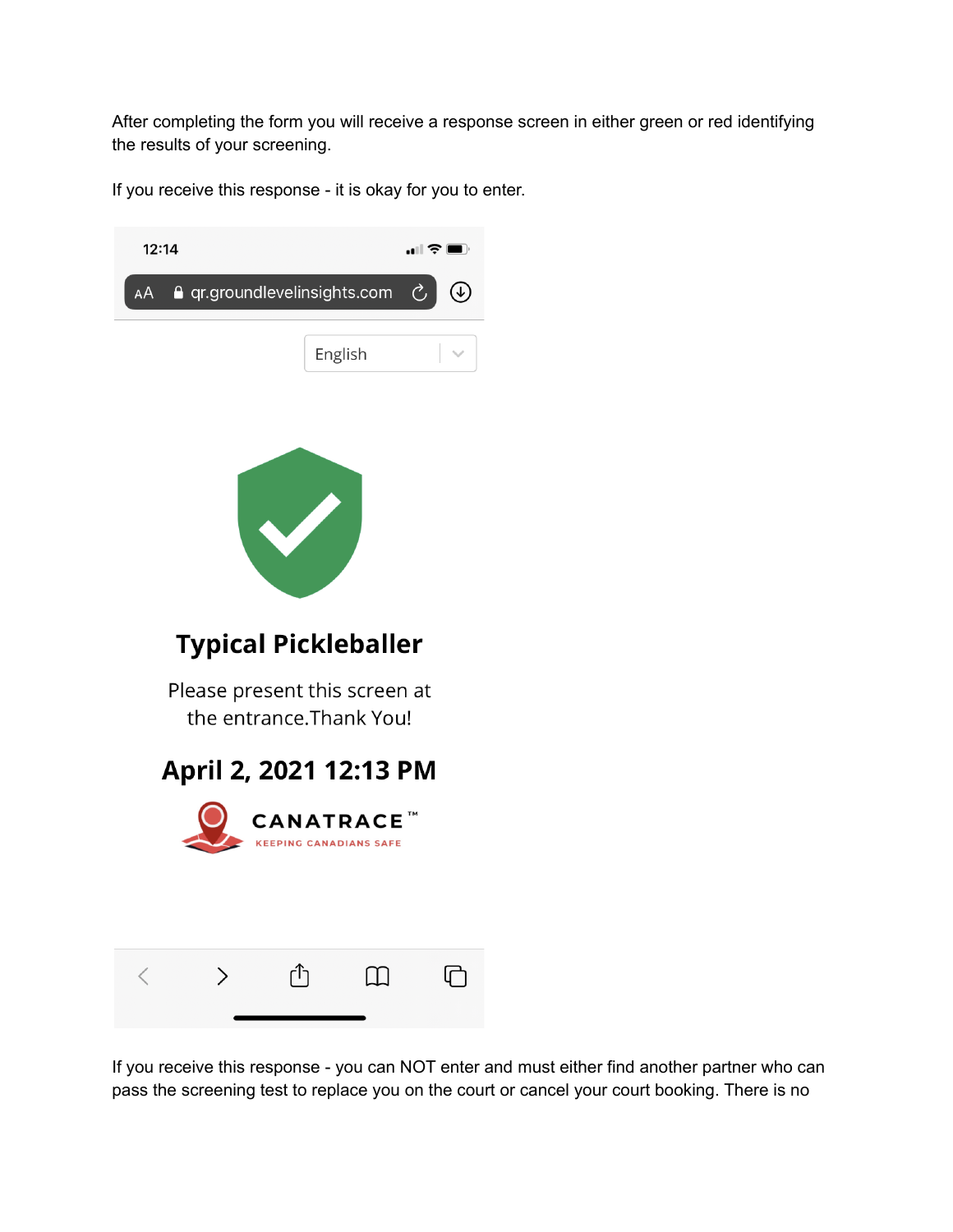one for you to talk to question your results and entering is a violation of Public Health Regulations.



Note that in the event that a case of Covid 19 is reported by a member of the club, Ottawa Public Health will use the information from this form plus information from our court booking system to perform contact tracing. Failure to answer the form honestly (or at all) is a violation of public health regulations.